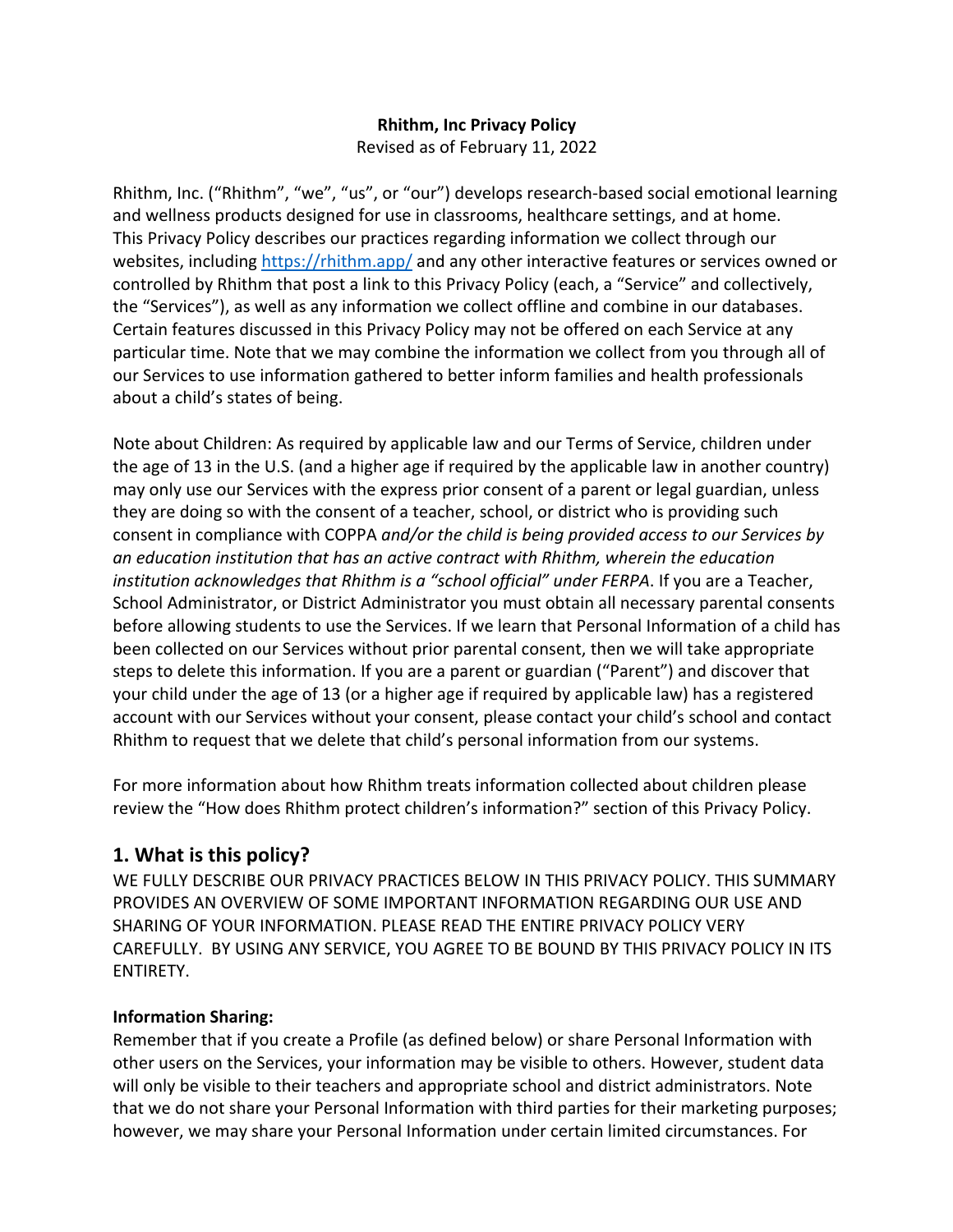more details, please review the section below entitled "Will Rhithm share any of the information it collects?"

**Third-Part Content, Links to Other Sites, and Rhithm Content Found Outside of the Services** We work with service providers to provide us with information regarding traffic on the Services, including the frequency of use and the actions users take when visiting the Services and to provide us with information regarding the use of the Services. We may work with hosting providers to host our application and learning management systems that provide us with directory information for the purposes of rostering the application. *Certain content provided through the Services may be hosted and served by third parties. In addition, the Services may link to third party websites or content over which Rhithm has no control and which are governed by the privacy policies and business practices of those third parties,* though Rhithm will assess any third party relationships we have as it relates to their Data Collection Practices, Advertising to Students, Data Security, etc and ensure they are in alignment with our internal practices. Click here to access a list of all third parties we work with. If you have questions regarding our use of third parties please contact our Data Governance Officer and CEO at data-governance@rhithm.app or at 940-268-1029, or write to us at 100 W. Oak St #G-106, Denton, TX 76201. *For more information about data we receive from third parties, please refer to "Third Party Services and Information Third Parties Provide About You" below.*

# **2. What information does Rhithm collect?**

Information Shared With Us

# *1) Registration and Other Information You Provide*

The Services may collect "Personal Information" (which is information that can reasonably be used alone or in combination with other reasonably available information, to identify or contact a specific individual). Personal Information includes, but is not limited to, student data, metadata, and user content. This may include a name, email address, student ID, password, assessment data or usage information. Any information combined with Personal Information will be treated as Personal Information.

# *2) Your Account*

Your Account Page: Note that students do not create accounts; however, certain student information is collected through the school or school district as described below:

Student Information Collected (Minimum required fields for rostering the Rhithm App™):

- First name
- Last name
- School and Classroom enrollment
- Unique identifier (including email address, Classlink SourcedID or CleverID)

Student Information Collected (optionally shared by school or district and used to enrich data to facilitate deeper reporting and data analysis by school and/or district leaders)

• Demographic information (optional)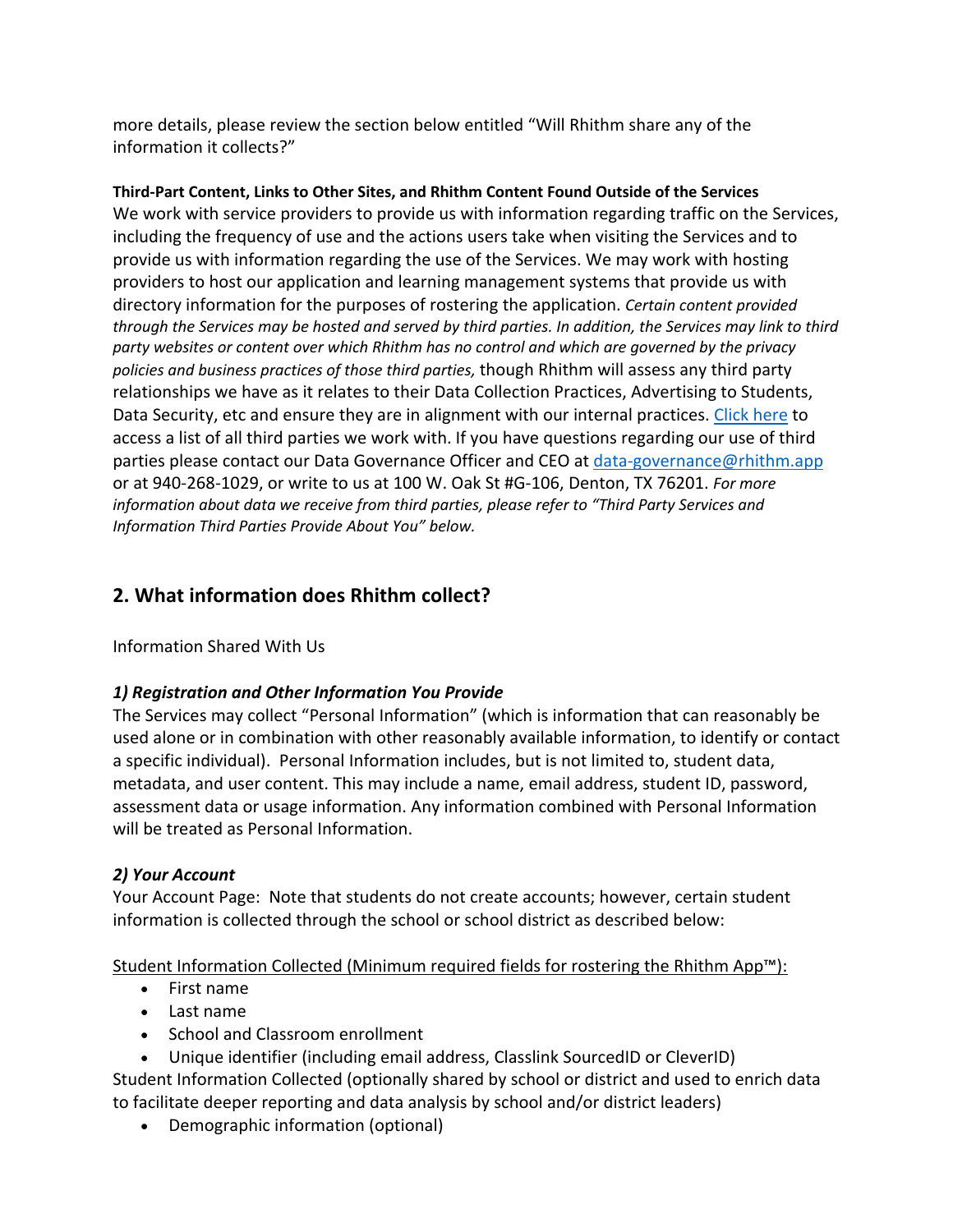Student Information we Collect as part of the Service

- Student assessment data
	- Rhithm's emoji-based check in data reflects users' subjective reports of their current mental, emotional, energy, physical, and social states. The check-in provides space for students to enter custom comments which may be viewed by their teachers and administrators.

Teacher Information Collected (Minimum required fields for rostering the Rhithm App™):

- First name
- Last name
- Email Address
- Classroom Enrollments
- School and District
- Unique identifier (including email address, Classlink SourcedID or CleverID)

Teacher Information we Collect as part of the Service:

- Teacher assessment data
	- Rhithm's emoji-based check in data reflects users' subjective reports of their current mental, emotional, energy, physical, and social states. The check-in provides space for students to enter custom comments which may be viewed by their administrators.

School Administrators (Minimum required fields for providing access to the Rhithm App™):

- First name
- Last name
- Email address
- School and District
- Unique identifier (including email address, Classlink SourcedID or CleverID)

Administrator Information we Collect as part of the Service:

- Administrator assessment data
	- Rhithm's emoji-based check in data reflects users' subjective reports of their current mental, emotional, energy, physical, and social states. The check-in provides space for students to enter custom comments which may be viewed by their district administrators.

District Administrators (Minimum required fields for providing access to the Rhithm App™):

- First name
- Last name
- Email address
- District

District Administrator Information we Collect as part of the Service:

- District Administrator assessment data
	- Rhithm's emoji-based check in data reflects users' subjective reports of their current mental, emotional, energy, physical, and social states. The check-in provides space for students to enter custom comments.

# *3) Third Party Services and Information Third Parties Provide About You*

The Services may permit interactions between the Services and a third-party feature or service. These third parties may provide us with information about you. Similarly, if you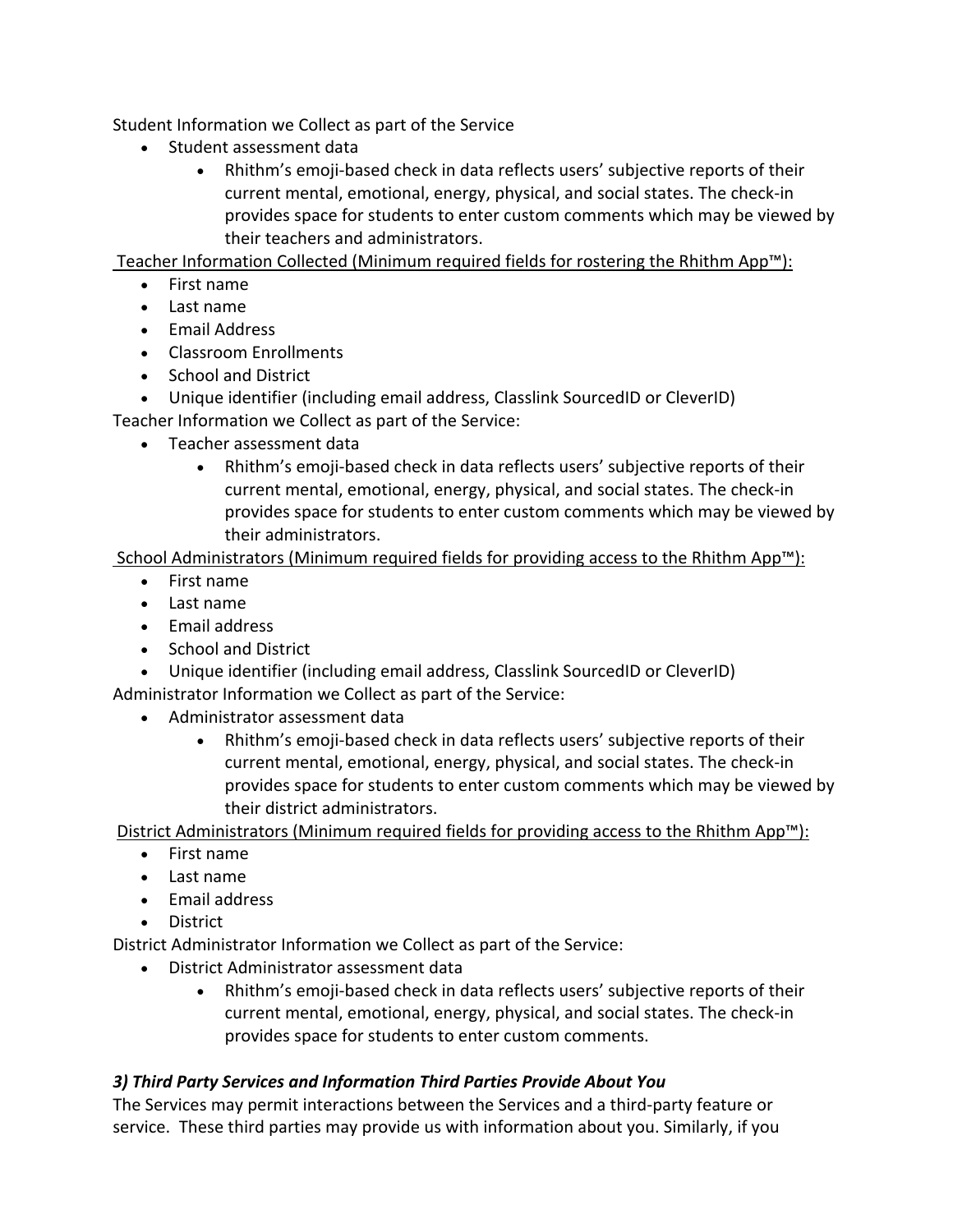publicly post information on a third-party platform, such as a social media site, that references Rhithm or one of the Services, your post may be published on our Services in accordance with that third party's terms. These features may collect your IP address or other unique identifier, which page you are visiting on our website, and may set a cookie to enable the third-party feature to function properly for the sole purpose of providing our services. When you use a third-party feature through the Services, the third party may also have access to information about you and your use of our Services. Your interactions with third-party links and features are governed by the privacy policies of the third parties.

You may access our Services through a third party platform that provides a school with access to our Services. If you access the Services through a third party, your data may be on their servers and is subject to their privacy policies.

The information we collect is subject to this Privacy Policy. The information collected and stored by the third party remains subject to the third party's privacy practices, including whether the third party continues to share information with us, the types of information shared, and your choices with regard to what is visible to others on that third party website and service. The third party may allow you to remove the application or feature, in which case we will no longer collect information about you through the application or feature, but we may retain the information previously collected in compliance with all applicable laws.

#### **Information We Collect Automatically**

Like other websites and online services, we and our analytics providers, vendors and other third-party service providers may automatically collect certain "Usage Information" whenever you access and use the Services. For example, we may collect information regarding how often a user accesses certain features.

Usage Information may include the browser and operating system you are using, the URL that referred you to our Services (if applicable), the search terms you entered into a search engine that lead you to our Services (if applicable), all of the areas within our Services that you visit, and the time of day you used the Services, among other information. We may use Usage Information for a variety of purposes, including to select appropriate content to display to you and to enhance or otherwise improve the Services and our products.

In addition, we automatically collect your IP address or other unique identifier ("Device Identifier") for any computer, mobile phone or other device (any, a "Device") you may use to access the Services. A Device Identifier is a number that is automatically assigned to your Device used to access a Service, and our servers identify your Device by its Device Identifier. Some mobile service providers may also provide us or our third-party service providers with information regarding the physical location of the Device used to access a Service, internet service provider (ISP), date and time of your visit, browser language, browser type, referring and exit pages and URLs, amount of time spent on particular pages, which parts of our Services you use, which links you click, search terms, operating system, traffic and related statistics, keywords, and/or other general browsing or usage data. Usage Information is generally non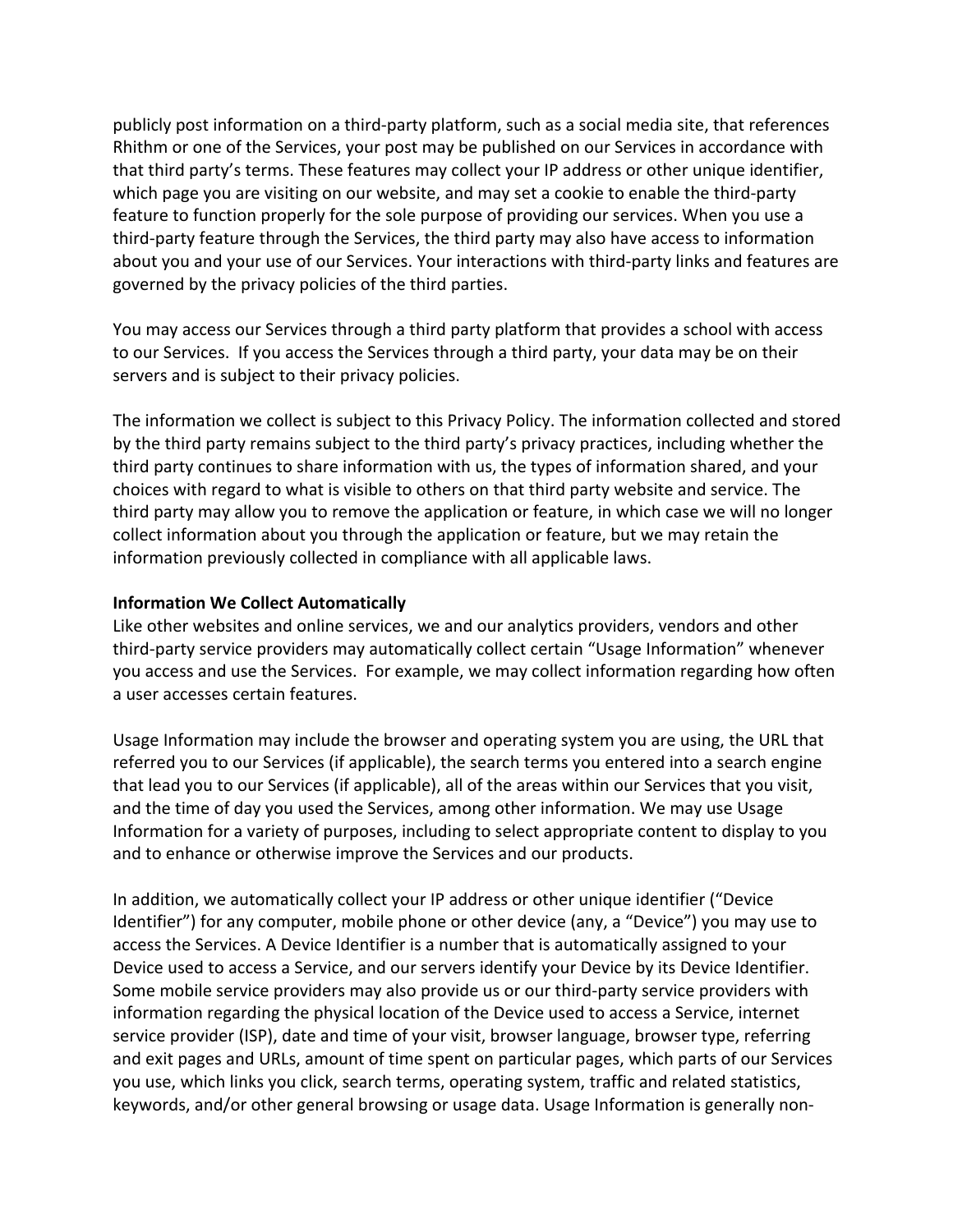identifying, but if we associate it with you as a specific and identifiable person, we treat it as Personal Information. Usage Information is collected via tracking technologies:

#### **Cookies**

Like many other websites and apps, we use "cookies" (a small file sent to your computer by a website or device to allow the website or app to store information which uniquely identifies you) or other similar software to collect data in order to assist our users and provide them with a more personal experience visits in our Website or apps. For example, cookies help our systems recognize you if you return to our Services shortly after exiting them. You can always disable cookies at your browser or device's settings, but please note that if you do so, some (or all) of the features and functionality of our Services may not be available to you.

### **How We Respond To Do Not Track Signals:**

Please note that your browser setting may allow you to automatically transmit a "Do Not Track" (DNT) signal to websites and online service you visit. DNT is a privacy preference that users can set in certain web browsers to inform websites and services that they do not want certain information about their webpage visits collected over time and across websites or online services. However, we do not recognize or respond to browser-initiated DNT signals, as the internet industry is still working to determine what DNT means, how to comply with DNT, and how to create a common approach to responding to DNT. To find out more about "Do Not Track", please visit http://www.allaboutdnt.com.

# **3. How does Rhithm protect children's information**

Protecting the privacy of young children is especially important to Rhithm. For that reason, we created certain features designed to help protect Personal Information relating to children who are less than 13 years of age or older if required by applicable law ("Child Users"). Rhithm does not knowingly permit Child Users to use our Services without prior, express consent from a parent or legal guardian, except through agreements with schools or districts or as otherwise permitted under the Children's Online Privacy Protection Rule (COPPA) and the Family Educational Rights and Privacy Act (FERPA). If we learn that Personal Information of a Child User has been collected on our Services without prior parental consent, then we will take appropriate steps to delete this information. If you are a parent or guardian ("Parent") and discover that your child under the age of 13 (or a higher age if required by applicable law) has a registered account with our Services without your consent, please contact your child's school and contact Rhithm to request that we delete that child's personal information from our systems.

### **How does a child use the Services?**

Child Users cannot access or use the Services without first receiving a prompt from their school. Rhithm obligates districts, schools, and teachers (or other authorized individuals) to first execute a customer agreement and/or obtain any necessary parental consents before permitting children to access or use the Services.

#### **What children's information is visible to others?**

No student's profile is made available or visible to the public through Rhithm. If a teacher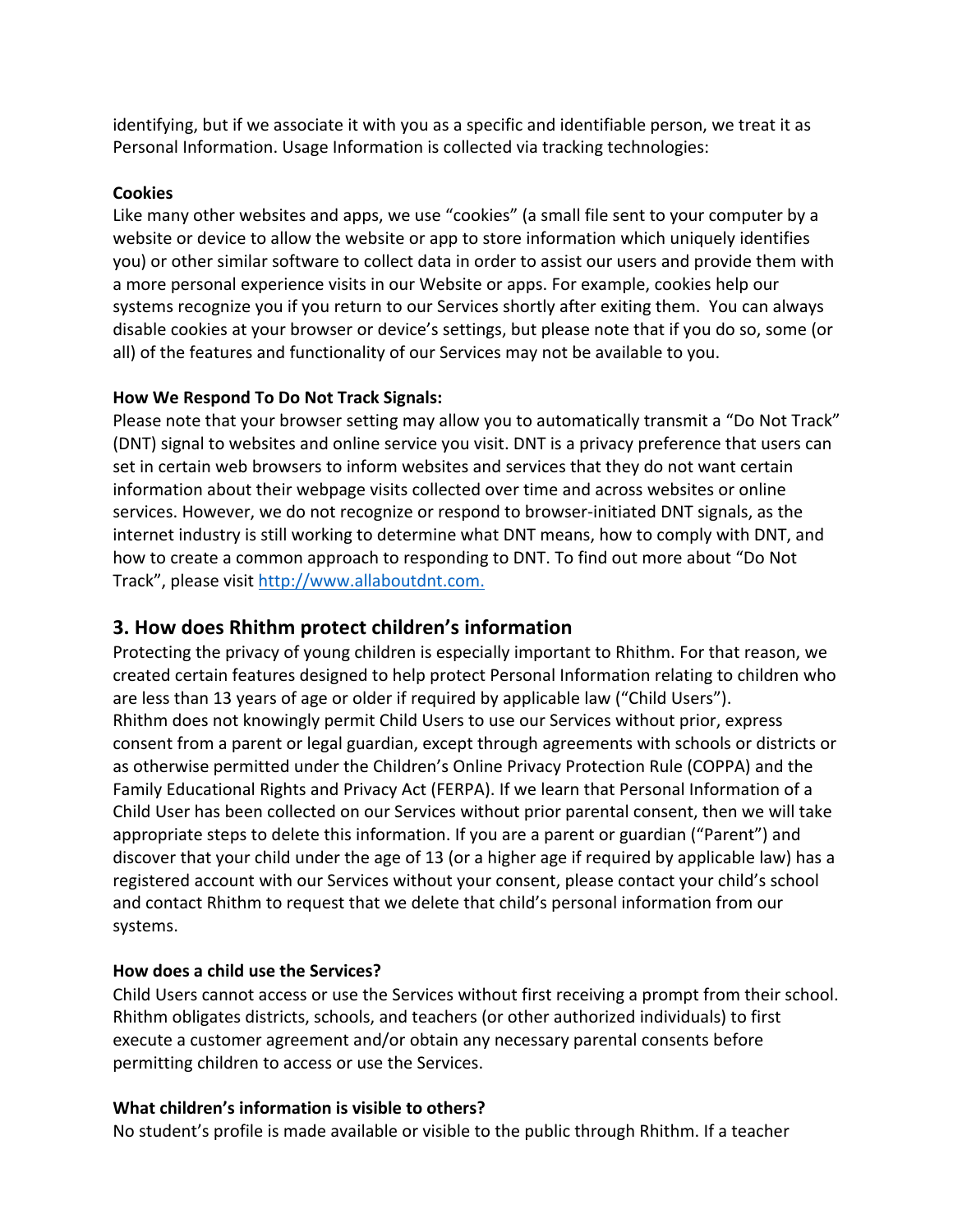utilizes certain features on a device in the classroom, other students may be able to view information that is displayed by the teacher in the classroom, but students cannot view each other's individual student profiles. Information from a child's assessments may be shared with health professionals with parental consent.

#### **Parents:**

To review your Child User's data you must request the information from your child's teacher or school.

### **A Note about FERPA:**

Certain records collected or maintained by Rhithm are subject to FERPA. FERPA provides parents (or students if over the age of 18) with certain rights with regard to those records. For more information on those rights and other important information about FERPA, please see Rhithm's FERPA Policy.

### **4. How does Rhithm use the information it collects?**

We may use information about you, including Personal Information, the information you provide in your Profile, User Content, and Usage Information for the following purposes:

- 1. To provide the Services. We use your personal information to verify your registration, allow you to participate in features we offer, contact you regarding the Services, and to allow other users to contact you. We will never contact a student directly.
- 2. To operate the websites. Your personal information may be used to tailor content, recommendations and offers we display to you, both on the Services and elsewhere online, as well as to maintain or improve our Services.
- 3. To send marketing communications. Anyone may sign up to receive communications from us regarding new or existing offerings or other materials that may be of interest. Recipients who have opted-in to such communications may unsubscribe at any time by clicking on the unsubscribe link in any email. Children under the age of 18 are prohibited from signing up for these communications and we will unsubscribe any person under the age of 18 that we become aware of signing up to receive these communications.
- 4. To create anonymous data for analytics. We may make information anonymous by excluding information that makes it personally identifiable to you, and use that anonymous data for our lawful business purposes.
- 5. For compliance, fraud prevention, and safety. We use your personal information as we believe is necessary or appropriate to (a) enforce our terms and conditions; (b) protect our rights, privacy, safety or property, and that of you or others; and (c) protect, investigate, and deter against fraudulent, harmful, unauthorized, unethical, or illegal activity.
- 6. To comply with law. We use your personal information as we believe necessary or appropriate to comply with applicable laws, lawful requests, and legal process, such as to respond to subpoenas or requests from government authorities.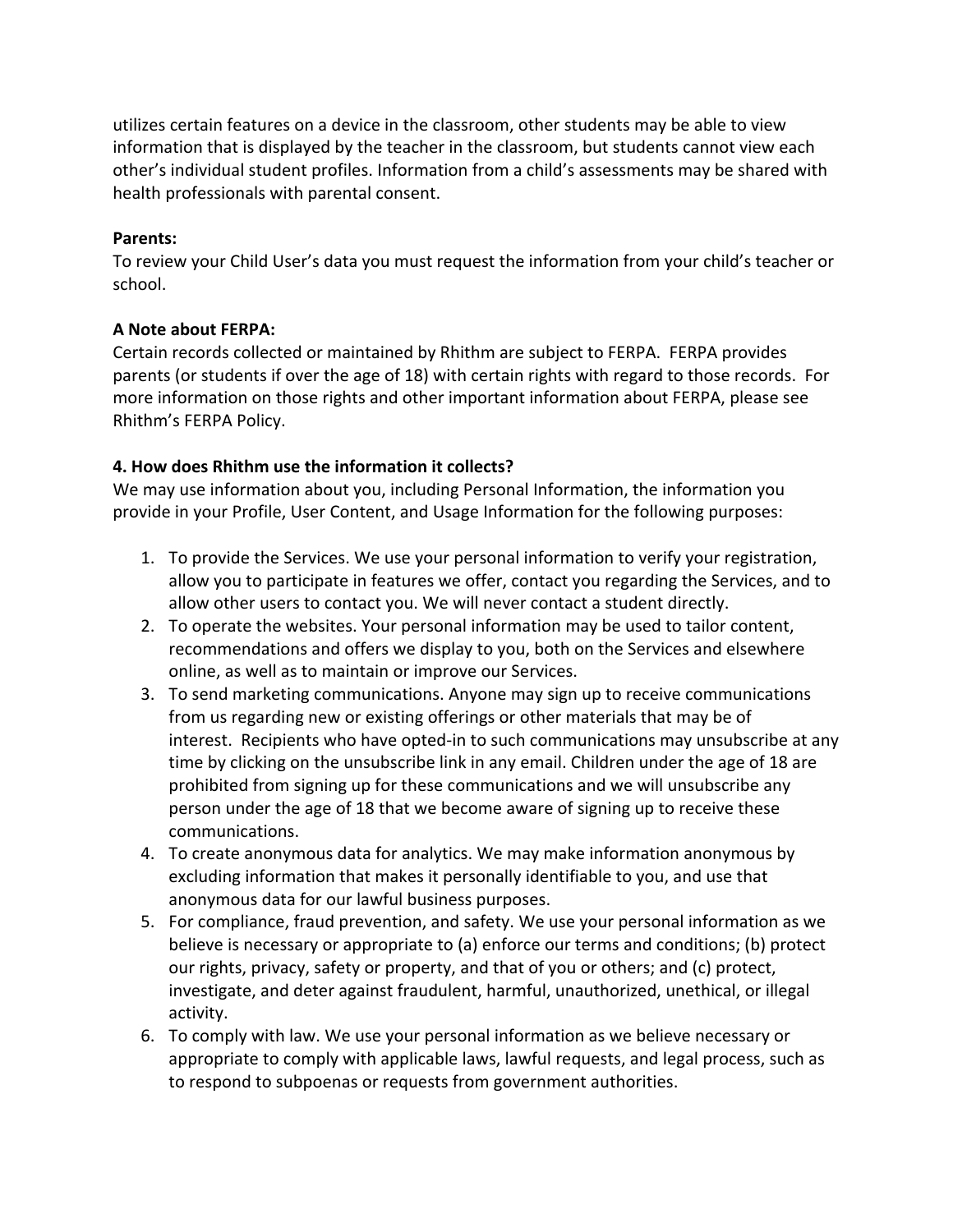7. With your consent. In some cases, we may ask for your consent to collect, use, or share your personal information, such as when required by law or agreements with third parties.

Please note that information submitted on the Services via a "Contact Us" or other similar function may not receive a response. We will not use the information provided via these functions to contact you for marketing purposes unrelated to your request unless you agree otherwise.

### **5. Will Rhithm share any of the information it collects?**

Rhithm does not share your Personal Information with third parties for their marketing purposes in compliance with all applicable laws. Rhithm may share non-Personal Information, such as aggregate or de-identified user statistics, demographic information and Usage Information with third parties.

We also may share your Personal Information with third parties with your consent (if permissible under applicable law), as disclosed at the time you provide us with information, and as described below or otherwise in this Privacy Policy:

- 1. Service Providers: We will share your Personal Information with third parties to provide services to us or you in connection with the Services, but subject to confidentiality obligations, which limit their use and disclosure of such information. For example, we may provide certain Personal Information, such as teacher contact information, to companies that provide services to help us with our business activities, sending our emails, or offering customer service. We will not share any user's assessment data without first obtaining the appropriate consents. We do not receive credit card information (full numbers or last four digits) because payments are made via wire transfer or other reasonable means for school accounts.
- 2. Administrative, Legal Reasons & Academic Integrity Investigations: We may also disclose your information, including Personal Information, in response to a subpoena, court order, or when otherwise required by law; in response to bankruptcy proceedings; to defend our rights; in response to a request from law enforcement; to provide information to a claimed owner of intellectual property who claims that content you have provided to us infringes on their rights; upon request of or as otherwise authorized by an academic institution connected to an investigation into academic integrity; to protect and/or defend any applicable Terms of Service or other policies applicable to the Services; or to protect the personal safety, rights, property or security of any organization or individual. We may also use Device Identifiers, including IP addresses, to identify users, and may do so in cooperation with copyright owners, Internet service providers, wireless service providers or law enforcement agencies in our discretion. These disclosures may be carried out without your consent or without notice to you.
- 3. Business Transitions: Rhithm may share Personal Information with its parent, subsidiaries and affiliates, and investors primarily for business and operational purposes so long as any recipient agrees to comply with this Privacy Policy and applicable law with regard to such Personal Information. In the event that Rhithm goes through a business transition, such as a merger, acquisition by another company, or sale of all or a portion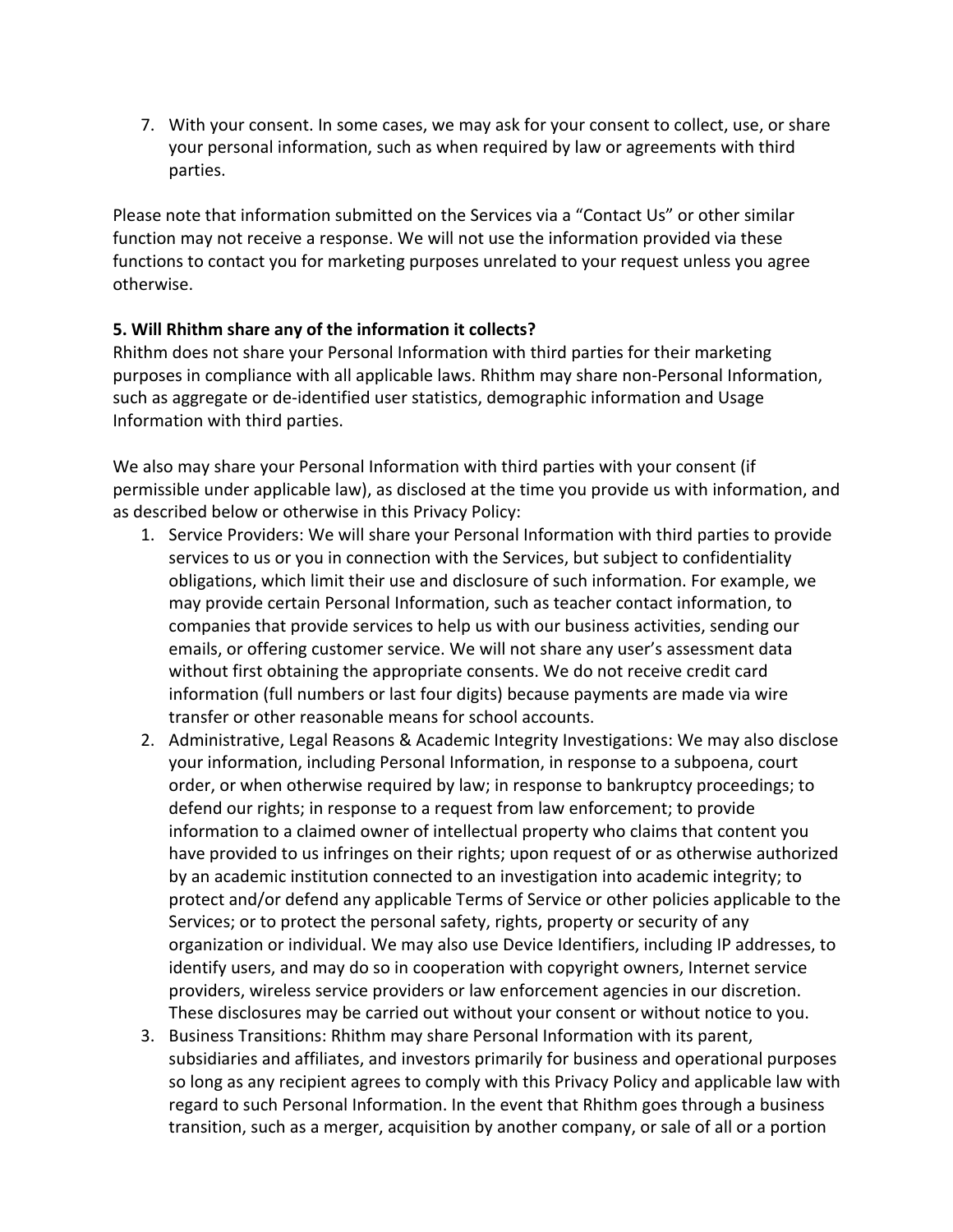of its assets, bankruptcy, or other corporate change, including, without limitation, during the course of any due diligence process, your information, including Personal Information, will likely be among the assets transferred. You will be notified via email and/or a prominent notice on Services of any completed change in ownership or uses of your Personal Information, as well as any choices you may have regarding your Personal Information. This Privacy Policy will become binding upon the new owner of the information until amended. We will provide you with notice of an acquisition within thirty (30) days following the completion of such a transaction, by posting on our homepage and by email to your email address that you provided to us. If you do not consent to the use of your personal information by such a successor company, subject to applicable law, you may request its deletion from the company. In the unlikely event that Rhithm goes out of business, or files for bankruptcy, we will protect your personal information, and will not sell it to any third-party.

4. Testimonials: We may display personal testimonials of satisfied adult users on our Services in addition to other endorsements. With your consent, we may post your testimonial along with your name. If you wish to update or delete your testimonial, you can contact us?

### **6. How does Rhithm work with third parties?**

### *No Third-Party Advertising*

Rhithm will never use any student data to advertise or market to students or their parents. We will not mine student data for any purposes other than those agreed to by the parties. Data mining or scanning of user content for the purpose of advertising or marketing to students or their parents is prohibited.

### *Third-Party Providers*

We work with service providers to provide us with information regarding traffic on the Services, including the features used when visiting the Services and to provide us with information regarding the use of the Services.

*Third-Party Content, Links to Other Sites, and Rhithm Content Found Outside of the Services* Certain content provided through the Services may be hosted and served by third parties. In addition, the Services may link to third party websites or content over which Rhithm has no control and which are governed by the privacy policies and business practices of those third parties, though Rhithm will assess any third party relationships we have as it relates to their Data Collection Practices, Advertising to Students, Data Security, etc and ensure they are in alignment with our internal practices.

Please also note that Rhithm content may be included on web pages and websites that are not associated with us and over which we have no control. These third parties may independently collect data. Rhithm is not responsible or liable for the privacy practices or business practices of any third party.

For more information about data we receive from third parties, please refer to "Third Party Services, and Information Third Parties Provide About You" above.

### **7. What happens if I access Rhithm's services through a mobile device?**

If you use the Services through a mobile device, you agree that Rhithm may store and use that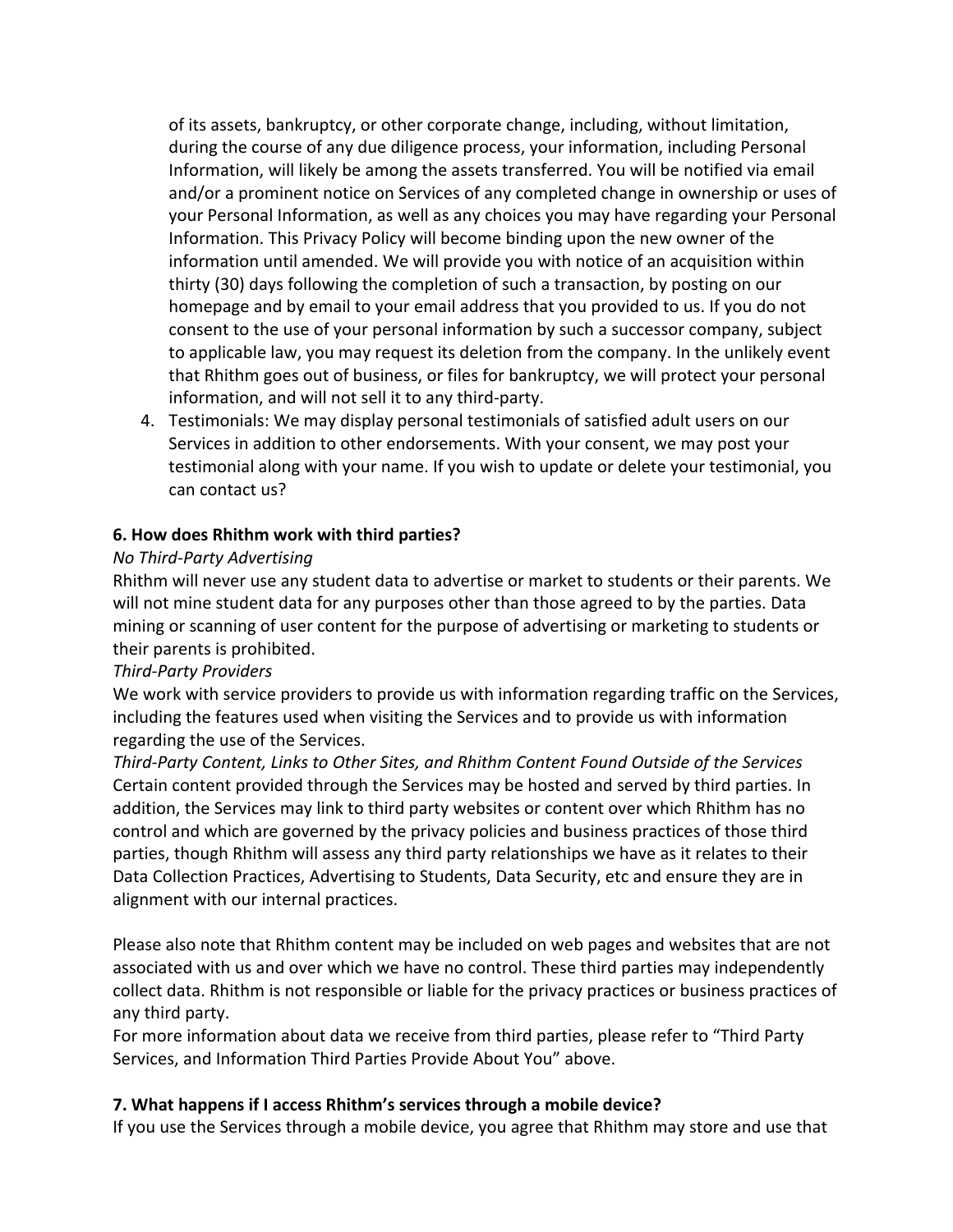information for security purposes (for example, for user verification or authentication and to ensure that our APIs are being used appropriately).

## **8. How does Rhithm protect and store my information?**

Rhithm takes data security very seriously. Rhithm takes commercially reasonable technical, physical, and administrative security measures designed to protect the Personal Information submitted to us, both during transmission and upon receipt, and at rest. Such measures vary depending on the sensitivity of the information at issue. Measures taken to protect your data include the following:

- We periodically review our information collection, storage and processing practices, including physical security measures, to guard against unauthorized access to systems.
- We continually develop and implement features to keep your personal information safe – for example, all traffic to and from our application is over secure, encrypted protocols (SSL/TLS).
- We ensure passwords are stored securely using encryption and salted one-way hashing.
- Administrators are knowledgeable of security practices and harden the infrastructure with necessary patches.

Please note that no method of transmission over the Internet, or method of electronic storage, is completely secure. Therefore, while we strive to use commercially reasonable means to protect your Personal Information, we cannot guarantee its absolute security.

## *How will Rhithm handle a data breach or security incident?*

In the event that Rhithm becomes aware of a data breach impacting your Personal Information, we will provide notification in compliance with all applicable laws. For example, we may post a notice on our homepage or elsewhere on the Service, and may email you at the email address you have provided to us. Depending on where you live, you may have a legal right to receive notice of a security breach in writing.

Rhithm has procedures in place that are designed to stop threats that may expose personally identifiable information, restore Services to full functionality, and document and take proactive steps to ensure the incident cannot be repeated. Rhithm will also preserve necessary evidence for investigation by security professionals and law enforcement as appropriate. In the unlikely event of an unauthorized disclosure of records, Rhithm will follow its internal procedures, which articulates how to report the problem to internal and external stakeholders. The notification process includes any information that can identify which customers and students may have been impacted, the data that may have been accessed, Rhithm's process to inform affected customers, and steps to prevent the incident from happening again as appropriate.

In the unlikely event of an unauthorized disclosure of Data, Rhithm has implemented a process for responding to incidents and notifying affected individuals and, if applicable, law enforcement personnel. If you have any questions about security on our Services, you can contact us at support@rhithm.app.

# **9. How can I opt-out of sharing, providing, or receiving certain information?**

Providing Personal Information: You can always decline to share personal information with us,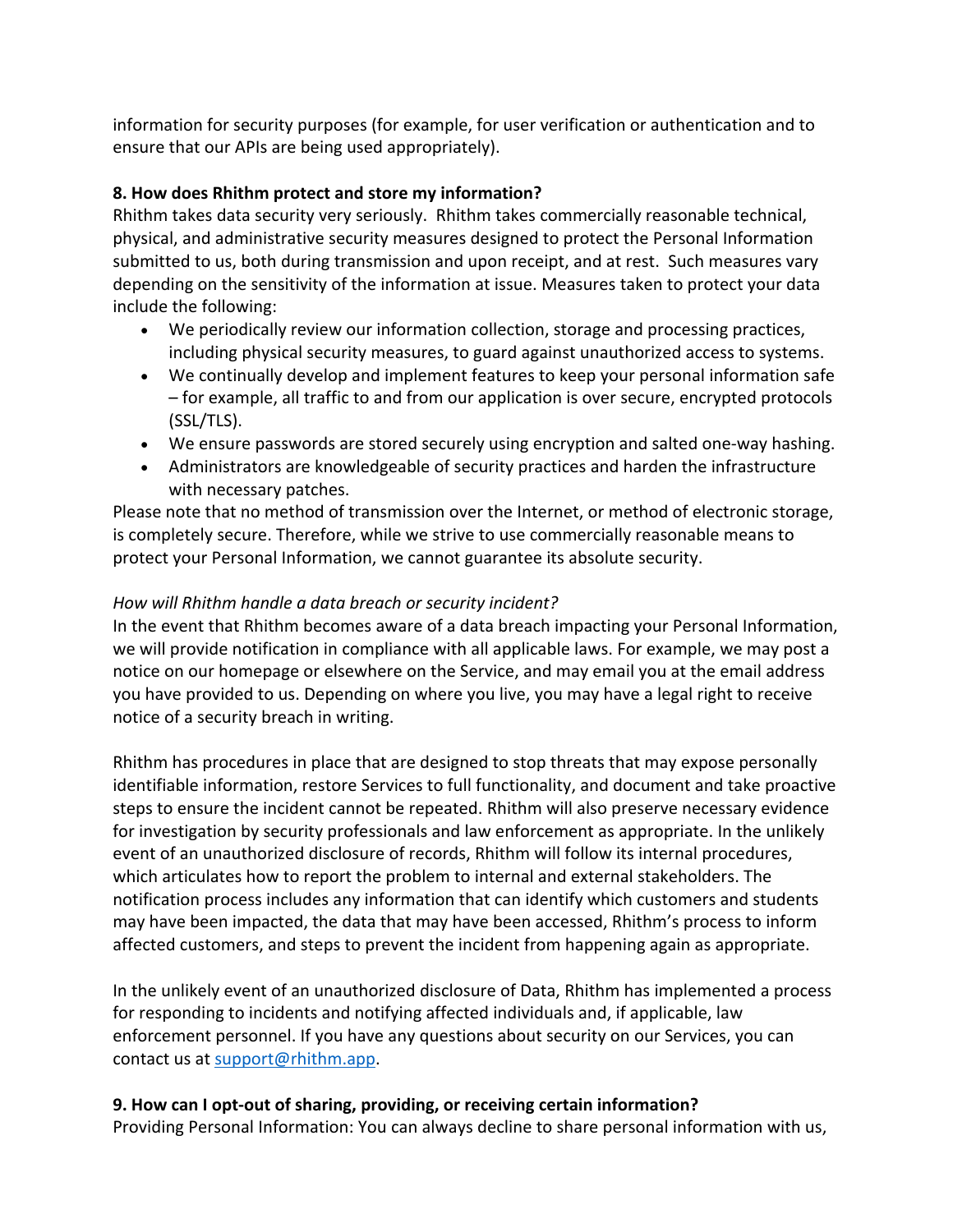or even block all cookies. However, it is important to remember that many of Rhithm's features may not be accessible, or may not function properly – for example, we may not be able to remember your language preferences for you.

Email Communication: You can opt-out of receiving further communications by clicking the unsubscribe button at the bottom of an email. Rhithm may continue to send you Servicerelated emails, as we believe necessary to provide the Services. Rhithm will never email students.

### **10. How can I access and manage my personal information?**

You may be able to review the information you provided to us on a Service and make any desired changes to the information, or to the settings for your account on that Service, by logging in to your account for that Service and editing or deleting the information. Note that certain accounts may have limitations regarding the ability to delete information. Even after information is deleted, we may maintain it in backup or archive form unless you request permanent deletion or the account is terminated.

# **11. What communications will I receive from Rhithm and how do I limit them?**

Rhithm may post notices on the homepage.

Rhithm may send adult users information by email. You may choose to stop receiving certain emails from Rhithm by using the unsubscribe button at the bottom of the Rhithm email. However, we reserve the right to send you information on our behalf and on behalf of third parties in connection with providing the Services. If you no longer want to receive information from us, you will need to close your account for that Service.

# **12. How do I close my account?**

If you use an account through your school or school district and you wish to close your account with one of our Services, please contact your school or school district and at their direction we will remove your Personal Information and Profile, if applicable, from the active databases for the Service(s) you request through your school or school district. Please let your school or school district know which Service(s) you wish to close.

# **13. How long does Rhithm keep my information?**

We keep personal information until it is deleted, or until we no longer need it to provide you with the Service. We will not retain student personal information for any longer than is necessary for educational purposes and legal obligations, or to provide the Service for which we receive or collect the student personal information. In addition, we only keep student personal information for as long as the student's account is active, unless we are required by law or the student's school to retain it, or need it to protect the safety of our users. Note that some content may be kept after an account is deleted for school legal compliance reasons (e.g. maintenance of "education records" under FERPA or "student records" under various state student privacy laws).

You understand and agree that Rhithm may continue to have Personal Information in archive files or similar databases. You further agree that Rhithm has no obligation to delete aggregated